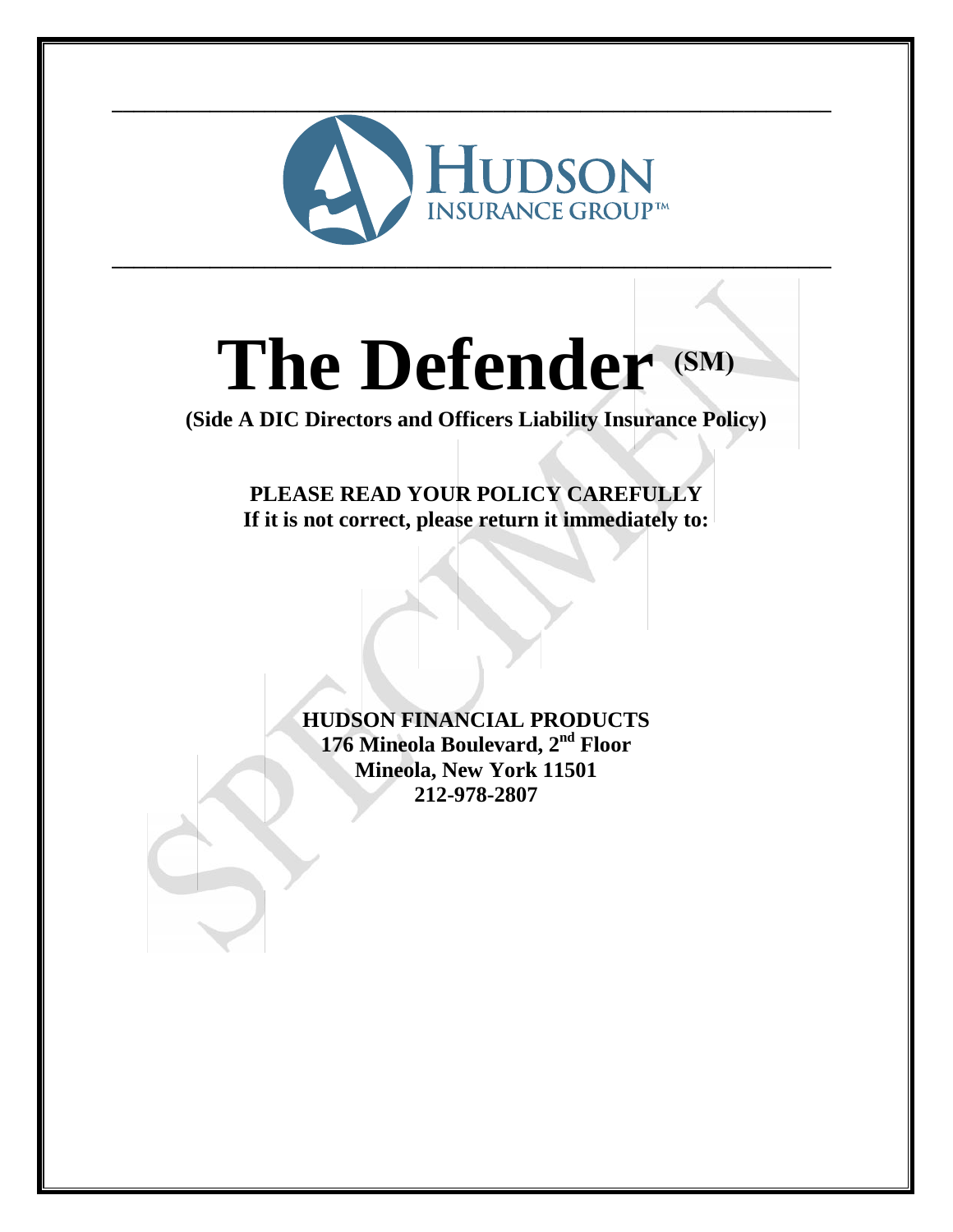## **Hudson Insurance Company**

100 William Street, 5<sup>th</sup> Floor, New York, NY 10038 hereinafter "Insurer"

### **The Defender (SM)**

**Directors and Officers Liability Insurance Side A DIC Policy**

**THIS POLICY IS A CLAIMS MADE AND REPORTED POLICY AND COVERS ONLY CLAIMS FIRST MADE DURING THE POLICY PERIOD OR THE DISCOVERY PERIOD, IF EXERCISED, AND REPORTED TO THE INSURER AS PROVIDED HEREIN. PLEASE READ THIS POLICY CAREFULLY.**

#### **DECLARATIONS**

| <b>ITEM 1. Company:</b><br>Principal Address:                                                                                                                                                    | Policy No.                                                                                                                                                          |  |  |  |  |
|--------------------------------------------------------------------------------------------------------------------------------------------------------------------------------------------------|---------------------------------------------------------------------------------------------------------------------------------------------------------------------|--|--|--|--|
| <b>ITEM 2. Policy Period:</b><br>Inception Date: 12:01 A.M. on<br>Expiration Date: 12:01 A.M. on<br>Local time at the address shown in Item 1.                                                   |                                                                                                                                                                     |  |  |  |  |
| ITEM 3. Limit of Liability (inclusive of Defense Expenses):<br>maximum aggregate limit of liability for all <b>Claims.</b><br>\$                                                                 |                                                                                                                                                                     |  |  |  |  |
| <b>ITEM 4.</b> Discovery Period: ____ months for ___% of the premium for the <b>Policy Period</b> , if exercised, in accordance<br>with Section IV. (I) of this Policy.                          |                                                                                                                                                                     |  |  |  |  |
| <b>ITEM 5.</b> Premium:<br>\$<br><b>Total Prepaid Premium</b><br>\$<br>Other (<br>\$<br>Total                                                                                                    |                                                                                                                                                                     |  |  |  |  |
| <b>BELOW:</b><br><b>Hudson Insurance Company</b><br>Attn: D&O Claims<br>100 William Street<br>New York, NY 10038<br>(Fax: 203-940-8652 or 516-739-1862 or E-mail: HFP-Claims@Hudsoninsgroup.com) | ITEM 6. ALL NOTICES TO THE INSURER AND REPORTS OF CLAIMS AND MATTERS PURSUANT TO<br>SECTION IV. (D) OF THE POLICY MUST BE ADDRESSED TO THE INSURER'S REPRESENTATIVE |  |  |  |  |
| <b>Hudson Insurance Company</b>                                                                                                                                                                  |                                                                                                                                                                     |  |  |  |  |

100 William Street, 5<sup>th</sup> Floor, New York, NY 10038 Hereinafter "Insurer"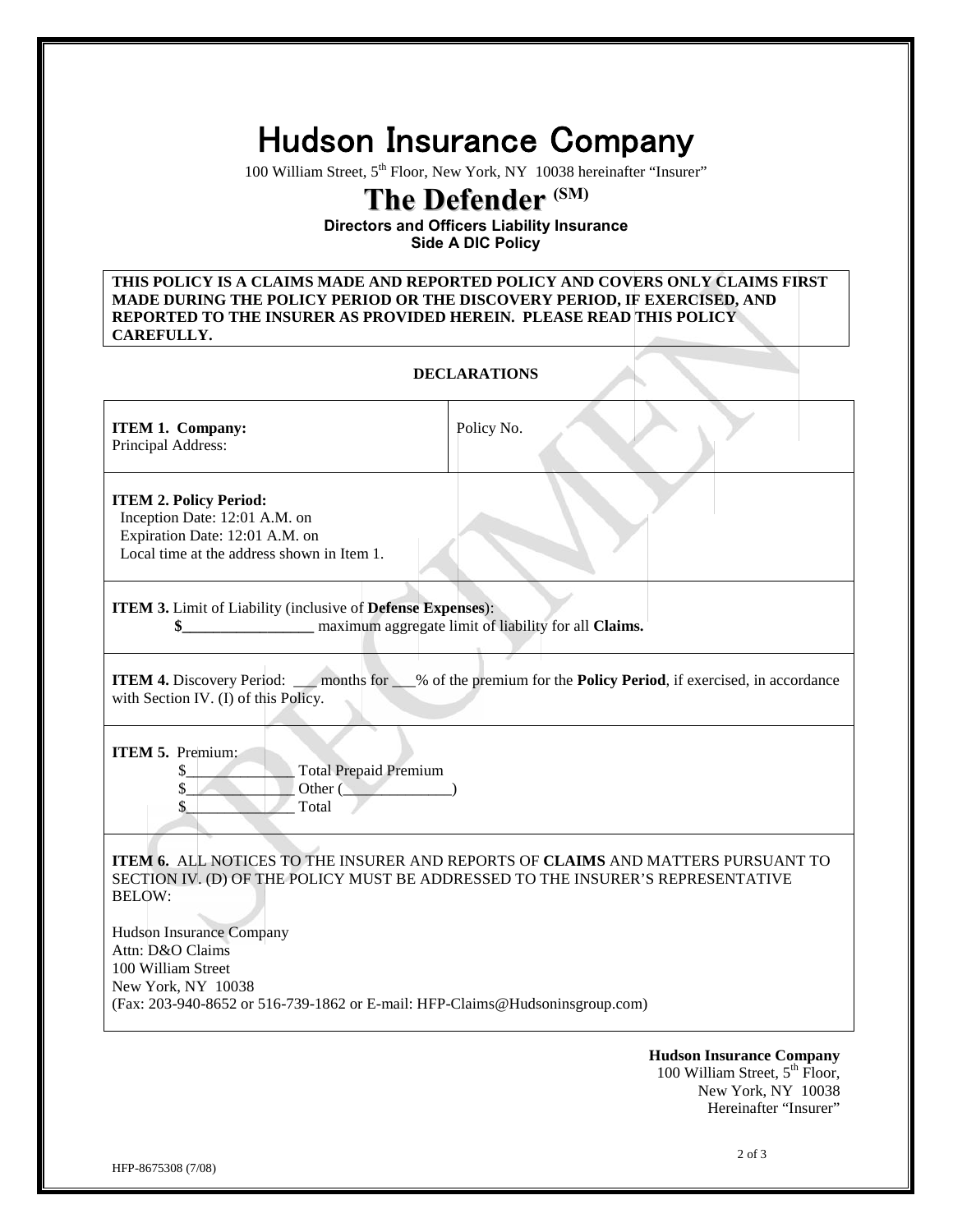#### **ITEM 7. Follow Form Policy** and other **Underlying Insurance**:

| <i>Insurer</i> | Limits | <b>Attachment Point</b> | Policy Period | Policy |                             |
|----------------|--------|-------------------------|---------------|--------|-----------------------------|
|                |        |                         |               | Number | <b>Follow Form Policy</b>   |
|                |        |                         |               |        | <b>Underlying Insurance</b> |
|                |        |                         |               |        | <b>Underlying Insurance</b> |
|                |        |                         |               |        |                             |

#### **ITEM 8.** Endorsements Attached at Issuance: 1.

- 2.
- 3.
- 4.
- 5.

**ITEM 9.** Producer Name and Address:

These Declarations, the application, the higher limit warranty (if any) and the Policy, with endorsements, will constitute the entire agreement between the Insurer and the **Insured Executive(s)**. In witness whereof, the Insurer has caused this Policy to be signed by its President and Secretary, but it shall not be valid unless also signed by a duly authorized representative of the Insurer.

Authorized Representative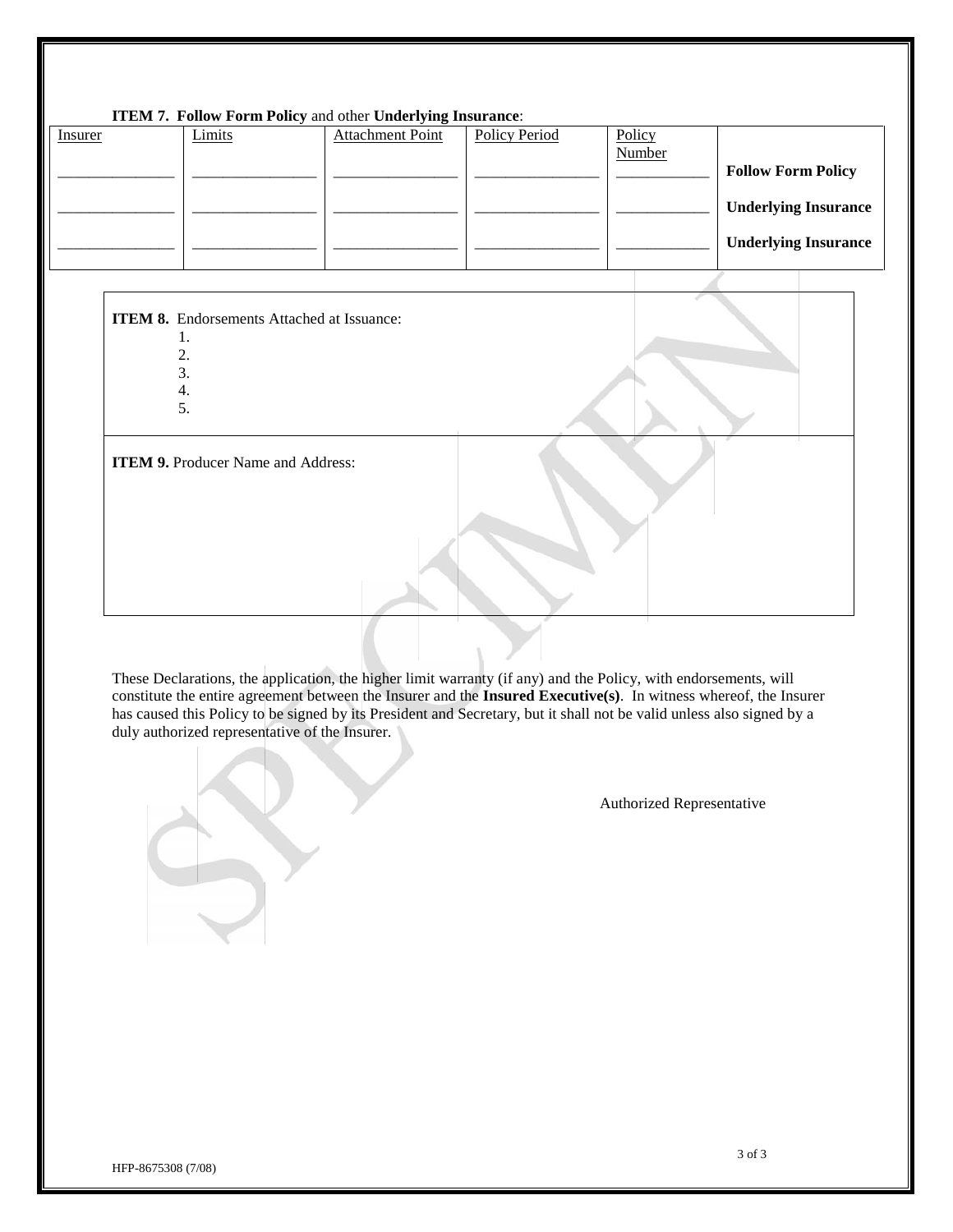

## **The Defender (SM) HUDSON INSURANCE COMPANY SIDE A DIC POLICY**

**THIS IS A NON-RESCINDABLE, CLAIMS-MADE INSURANCE POLICY AND DEFENSE EXPENSES ARE INCLUDED WITHIN THE LIMIT OF LIABILITY. PLEASE CAREFULLY REVIEW THE ENTIRE POLICY.**

In consideration of the payment of the premium stated in the Declarations and subject to those Declarations and all provisions of this Policy, the Insurer, the **Company** and the **Insured Executives** agree as follows:

#### **I. INSURING AGREEMENTS**

**(A)** The Insurer will pay on behalf of the **Insured Executives**, **Loss** to the extent that such **Loss** is

(i) not paid by any other insurer that provides Directors' and Officers' Liability Insurance or a similar type of insurance policy for the benefit of the **Insured Executives**; and

(ii) not paid from any source of indemnification or advancement to which the **Insured Executives** is entitled,

and which results from a **Claim** first made against such **Insured Executives** during the **Policy Period** or, if duly elected and paid, the Discovery Period, for a **Wrongful Act**, which is reported in writing to the Insurer as soon as practicable, but in no event later than ninety (90) days after the end of the **Policy Period** or Discovery Period, as applicable.

If **Loss** is paid under the **Underlying Insurance** or from any source of indemnification or advancement on behalf of any **Insured Executive** for his or her **Wrongful Act**, then this Policy shall only pay excess of the amounts paid under the **Underlying Insurance** or otherwise paid as indemnification or advancement from any source or party.

**(B)** Except as may otherwise be enhanced or broadened by a specific provision herein, this Policy shall follow form of all provisions in the **Follow Form Policy** as in effect at the time the **Follow Form Policy** incepts.

#### **II. DEFINITIONS**

All Definitions contained in this Section II, other than those contained in Section II (E), (I), (J), (K) and (M), shall follow form of the same definition in the **Follow Form Policy**, but only if that policy definition results in broader coverage than would be provided in this Policy. If a term is defined in the **Follow Form Policy** and there is no definition of such term in this Policy, the definition in the **Follow Form Policy** shall apply.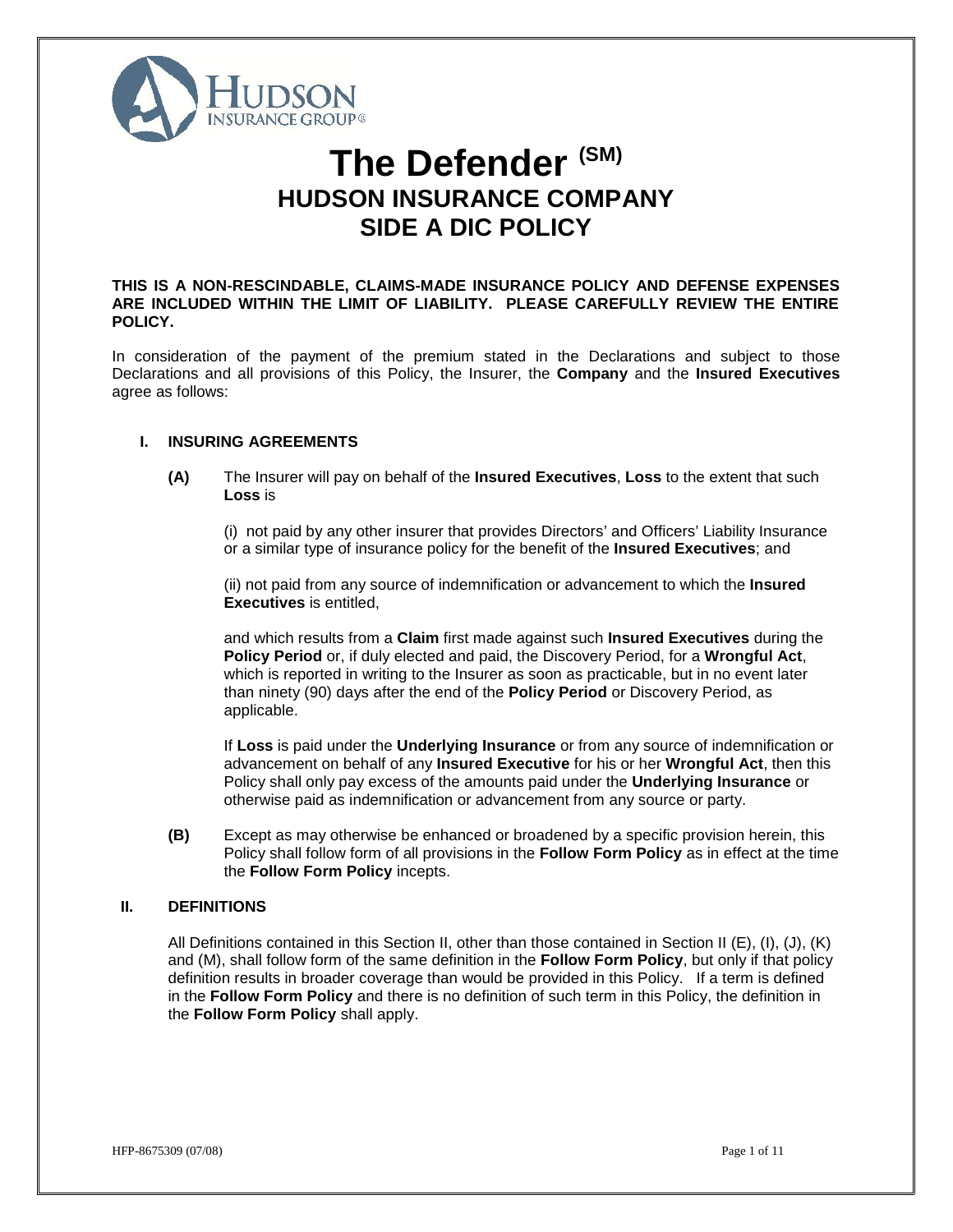

**(A)** "**Claim**" means:

(1) a written demand for monetary or non-monetary relief;

(2) a civil or criminal judicial proceeding or alternative dispute resolution proceeding seeking monetary or non-monetary relief, including any appeal therefrom;

(3) a formal civil, criminal, administrative, **Extradition** or regulatory proceeding (including but not limited to a proceeding brought by, on behalf of or before the Equal Employment Opportunity Commission or similar federal, state or local governmental agency), subpoena, or a formal or informal investigation, including any appeal therefrom; or

(4) a written request or demand for an interview of an Insured Executive from any governmental entity or a self-regulatory authority, including by way of example but not limited to the Securities Exchange Commission, a state office of the attorney general, the Department of Justice or New York Stock Exchange.

A **Claim** shall be deemed to have been first made at the earliest date of receipt by an **Insured Executive** or agent on his or her behalf of a written demand, written notice or order of investigation, a target letter or similar document, criminal indictment or information, notice of charges or service of summons, subpoena or similar document commencing a proceeding or investigation against such **Insured Executive.**

- **(B)** "**Company**" means the entity named in Item 1 of the Declarations or any **Subsidiary** created or acquired before or during the **Policy Period**, including such entity or **Subsidiary** when operating as a debtor in possession under Chapter 11 of the United States Bankruptcy Code.
- **(C)** "**Defense Expenses**" means all reasonable and necessary legal fees and expenses incurred in the defense or investigation of any **Claim** after such **Claim** has been made, and shall also include the reasonable and necessary expenses in connection with any appeal of such **Claim** or in connection with an **Extradition** proceeding, but shall not include the **Company's** overhead expenses or any salaries, wages, fees, or benefits of any **Insured Executive** or agents or employees of the **Company**.
- **(D)** "**Extradition**" means any formal and lawful process or proceeding commenced against an **Insured Executive** located in any jurisdiction in an attempt to obtain the voluntary or involuntary surrender of such **Insured Executive** to another jurisdiction in connection with a **Claim**.
- **(E)** "**Follow Form Policy**" means that policy so identified in Item 7 of the Declarations.
- **(F)** "**Insured Executive**" means any or all of the following:
	- (1) a past, present or future duly elected director, duly appointed officer or duly elected or appointed member of a board of managers of the **Company**, including any general counsel who is also an employee of the **Company** and other employed lawyers who are both employees and duly appointed officers of the **Company**;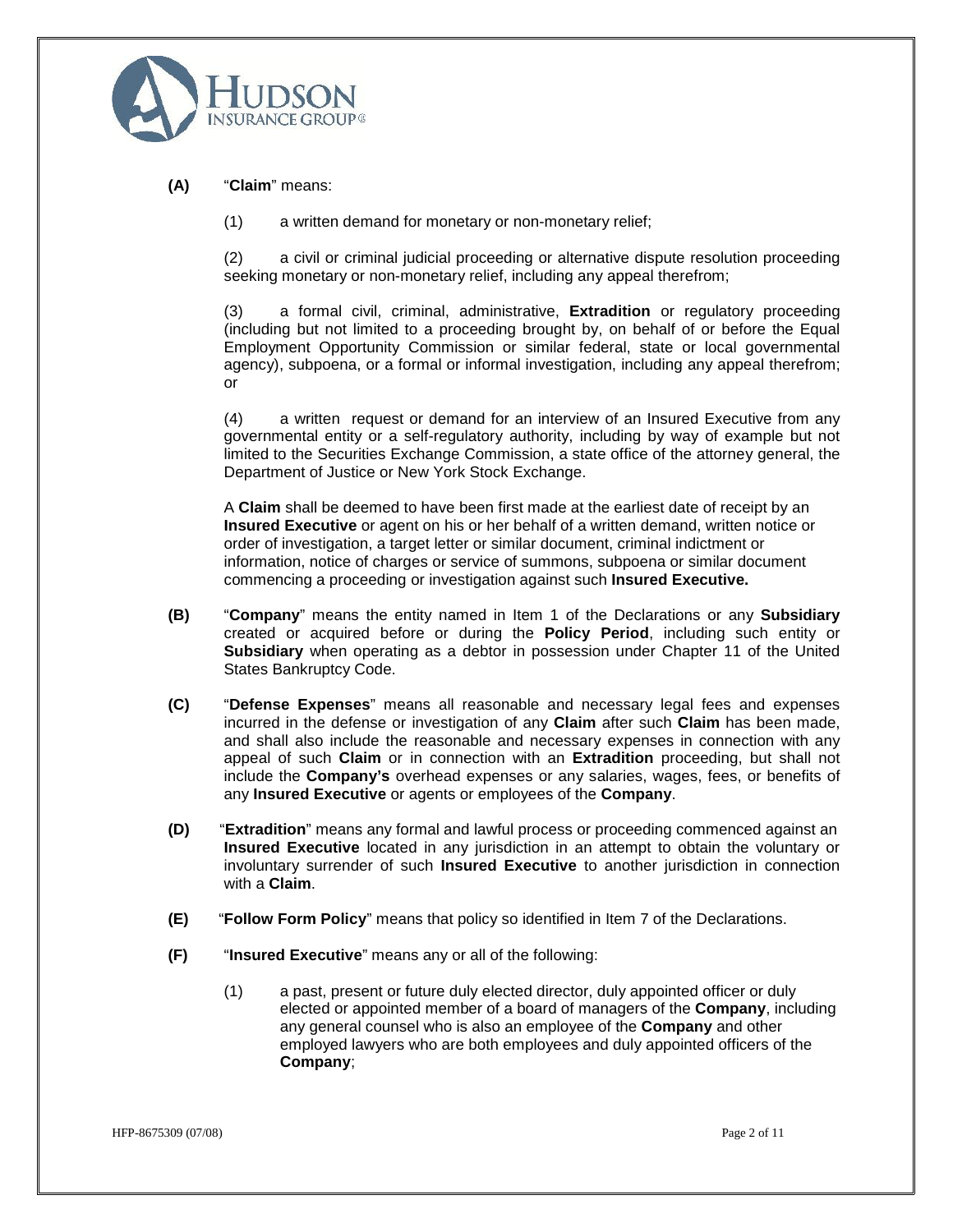

- (2) the functional equivalent of such director, officer or manager of the **Company** when serving in such capacity outside the United States of America;
- (3) the lawful spouse or domestic partner of an **Insured Executive**, but solely for a **Wrongful Act** by such **Insured Executive**; or
- (4) the estate, heirs, legal representatives or assigns of an **Insured Executive**, but solely in the event of his or her death, incapacity or bankruptcy and solely for a **Wrongful Act** by such **Insured Executive**.
- **(G)** "**Interrelated Wrongful Acts**" means **Wrongful Acts** based upon, arising from, resulting from, or in consequence of the same or related facts, circumstances, situations, transactions, causes or events.
- **(H)** "**Loss**" means judgment and settlement amounts (including pre- or post-judgment interest, punitive or exemplary damages, fines, penalties and the multiplied portion of any damages award, provided that such amounts are insurable pursuant to the law in any jurisdiction whose law may reasonably be applicable and which holds such amounts to be insurable) and Defense Expenses that the **Insured Executives** are legally liable to pay. In determining applicable law with respect to an award of punitive or exemplary damages, only the following factors shall be considered:
	- a) the state in which the **Company** is incorporated;
	- b) the state in which the **Company** has its principal place of business;

c) the state in which the litigation in which punitive or exemplary damages were awarded was filed and maintained; or

d) the state in which any **Wrongful Act** takes place on which the punitive or exemplary damages award is predicated.

The Insurer shall not challenge any written opinion of counsel retained by or on behalf of the **Insured Executives** asserting that the award of punitive or exemplary damages at issue is insurable, provided that such counsel is duly licensed to practice law in the jurisdiction whose law is opined to be applicable and such counsel agrees in writing that the Insurer is a party that may rely upon its opinion.

**Loss** shall also include taxes imposed by law upon any **Insured Executive** in his or her capacity as such and in connection with any bankruptcy, receivership, conservatorship or liquidation of the **Company**, provided always that such taxes are insurable under applicable law.

With regard to any settlement or judgment amount that an **Insured Executive** may become legally liable to pay in his or her capacity as such, the Insurer shall not contend that any portion of such settlement or judgment that is predicated on liability arising under Section 11 or 12 of the Securities Act of 1933 or any amendments thereto is uninsurable as a matter of law.

**(I)** "**Outside Wrongful Act**" means an actual or alleged act, error, omission, misstatement, misleading statement, neglect, or breach of duty by an **Insured Executive**, while serving in the capacity of a director, officer, trustee, regent, or governor of an **Outside Entity**, but only if serving in such capacity at the specific request or direction of the **Company**.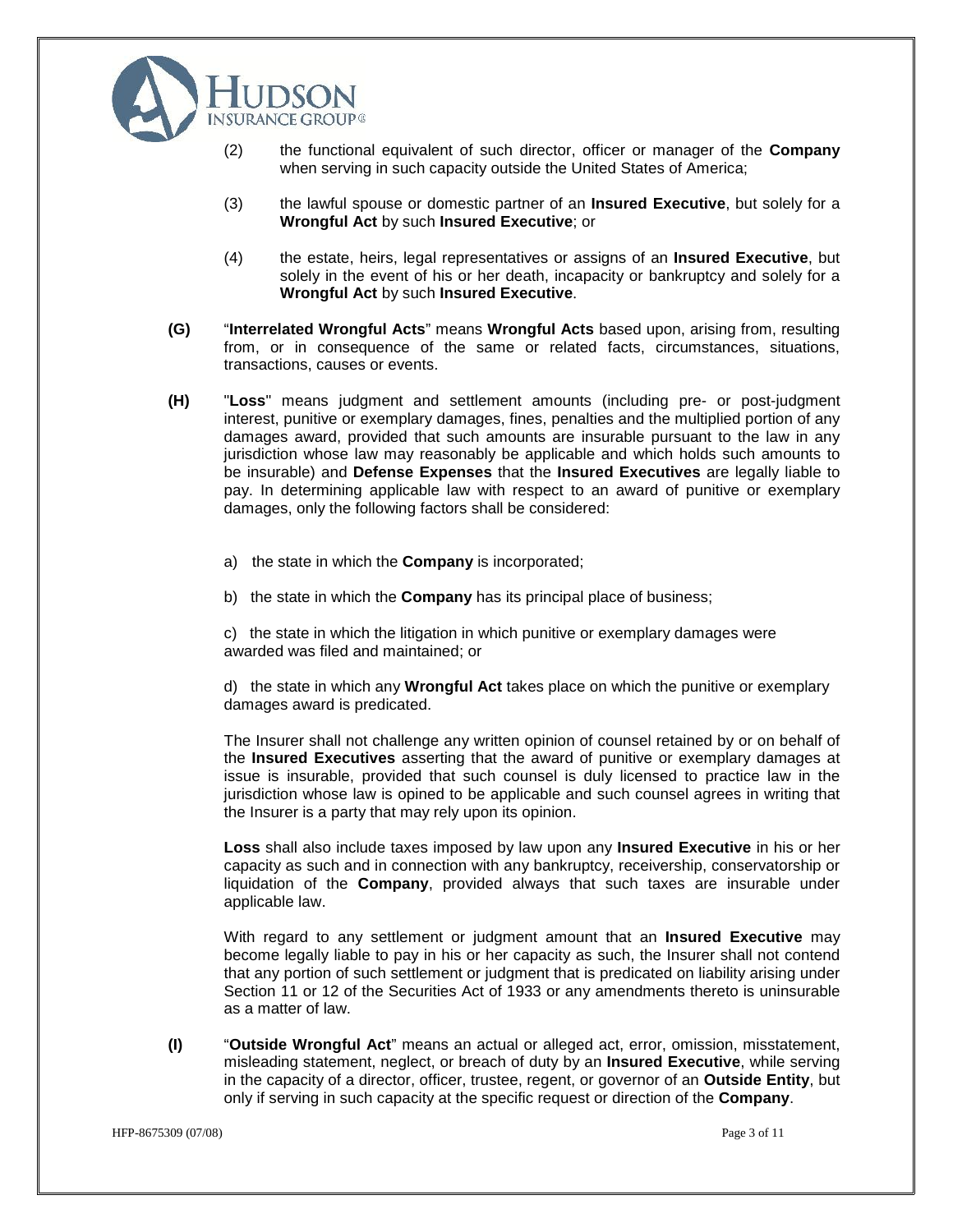

- **(J)** "**Outside Entity**" means any entity other than the **Company**.
- **(K)** "**Policy Period**" means the period set forth in Item 2 of the Declarations, or any shorter period resulting from termination of this Policy pursuant to its terms and conditions.
- **(L)** "**Subsidiary**" means any corporation or other entity, in which and solely during the time period when, the **Company** owns, directly or through one or more other **Subsidiaries**:
	- (1) more than fifty percent (50%) of the outstanding securities representing the right to vote for the election of the directors of such entity, or
	- (2) the right to elect, appoint or designate more than fifty percent (50%) of the

members of any board of managers of such entity.

- **(M)** '**Underlying Insurance**" means the insurance provided by the policies listed in Item 7 of the Declarations, including but not limited to the primary policy and the **Follow Form Policy**.
- **(N)** "**Wrongful Act**" means:
	- (1) an actual or alleged act, error, omission, misstatement, misleading statement, neglect, or breach of duty or **Wrongful Employment Practice** by an **Insured Executive** in his or her capacity as such;
	- (2) any matter asserted against an **Insured Executive** solely by reason of his or her status as such;
	- (3) an **Outside Wrongful Act**; or
	- (4) an actual or alleged act, error or omission, misstatement, misleading statement, neglect or breach of duty as a fiduciary of an employment benefit plan or other plan governed by the Employee Retirement Income Security Act of 1974, as amended, and sponsored by the **Company**, or any matter claimed against an **Insured Executive** by reason of his or her status as such a fiduciary.
- **(O)** "**Wrongful Employment Practice**" means any of the following alleged by an employment applicant, employee, or former employee of the **Company** or an **Outside Entity**:
	- (1) violation of any federal, state or local law applicable to employment discrimination or sexual or other workplace harassment;
	- (2) retaliatory or other adverse employment action against an individual on account of such individual's exercise or attempted exercise of rights protected by law, refusal to violate any law, or on account of the individual having assisted or testified in or cooperated with a proceeding or investigation regarding alleged violations of law;
	- (3) wrongful termination of employment, including constructive or retaliatory discharge; or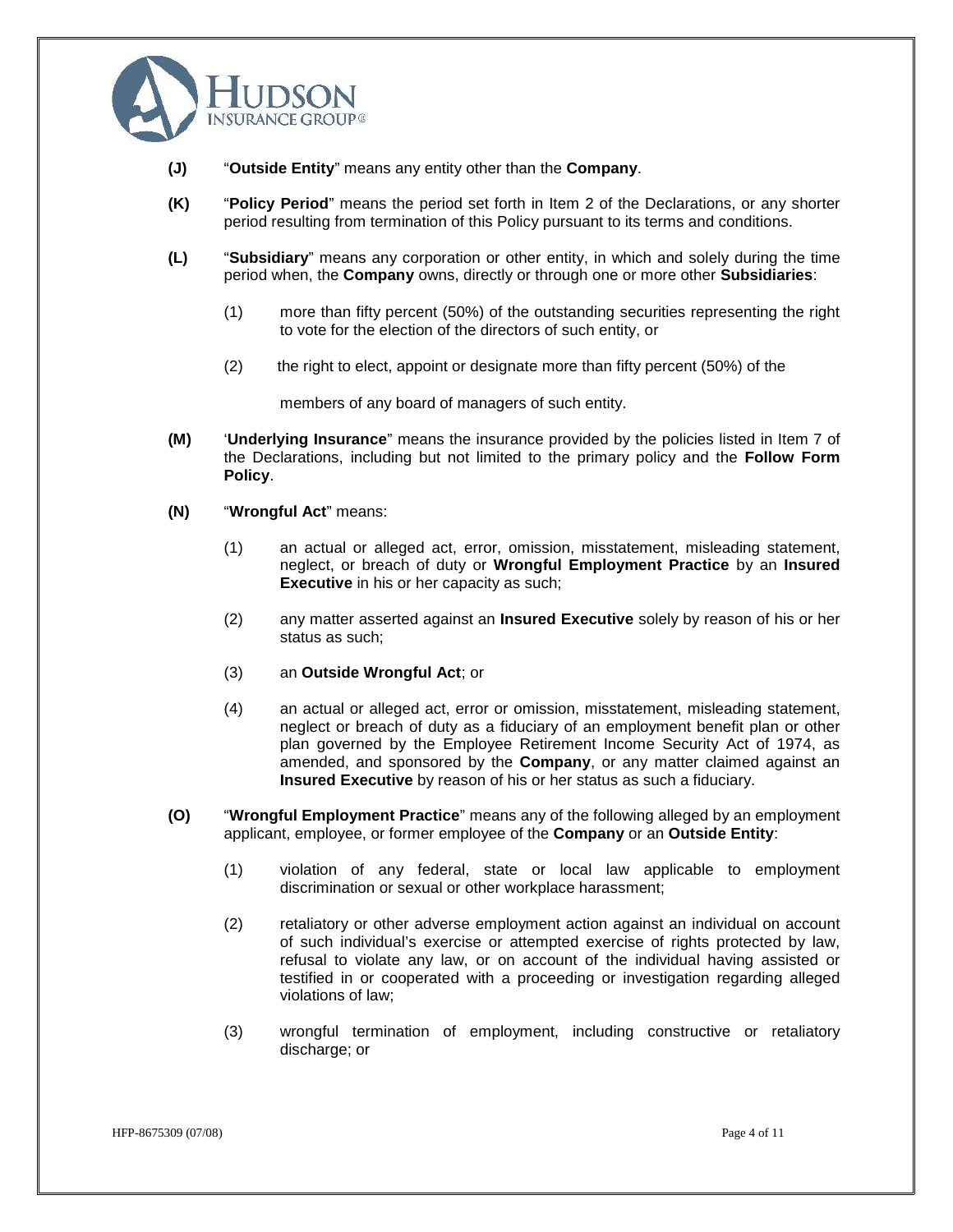

(4) wrongful deprivation of career opportunity, refusal to hire in violation of any applicable federal, state or local law, employment-related misrepresentation, failure to promote, or wrongful discipline, demotion, or evaluation.

#### **III. EXCLUSIONS**

This Policy does not incorporate any of the exclusions contained in the Exclusions section of the **Follow Form Policy**. The following exclusions shall apply except to the extent that a substantively similar exclusion in the **Follow Form Policy** may be less restrictive in its application. In such case, the less restrictive wording shall be incorporated herein.

The Insurer shall not pay the portion of **Loss** in connection with any **Claim** that is:

- (A) accepted as covered by any insurer providing similar type insurance as provided by this Policy to any **Insured Executive** under a policy in force prior to the inception date of the **Policy Period** and to which notice was given by or on behalf of such **Insured Executive**; or
- (B) for:
	- (1) deliberately fraudulent, or deliberately criminal act or deliberately fraudulent or deliberately criminal omission or any deliberate violation of any statute, rule, or law by an **Insured Executive**; or
	- (2) profit or remuneration gained by any **Insured Executive** to which he or she is not legally entitled.

provided that the foregoing exclusions in this Section III. (B) are determined by a final adjudication, after exhaustion of all appeals (including petitions for rehearing), in the underlying **Claim** and shall not be applicable to that part of **Loss**, which is comprised of **Defense Expenses**.

Neither the intent, knowledge nor **Wrongful Act** of any **Insured Executive** or the **Company** shall be imputed to any other **Insured Executive** to determine the application of the exclusions set forth in this Section III (B).

#### **IV. GENERAL CONDITIONS**

#### (A) **Limit of Liability**

The Insurer's maximum aggregate liability for all **Loss**, on account of all **Claims** first made during the **Policy Period** shall be the Limit of Liability set forth in Item 3 of the Declarations. **Defense Expenses** shall be part of and not in addition to such Limit of Liability and shall reduce and may exhaust the Limit of Liability.

The Insurer shall have no obligation to pay **Loss**, including **Defense Expenses**, after the Limit of Liability has been exhausted.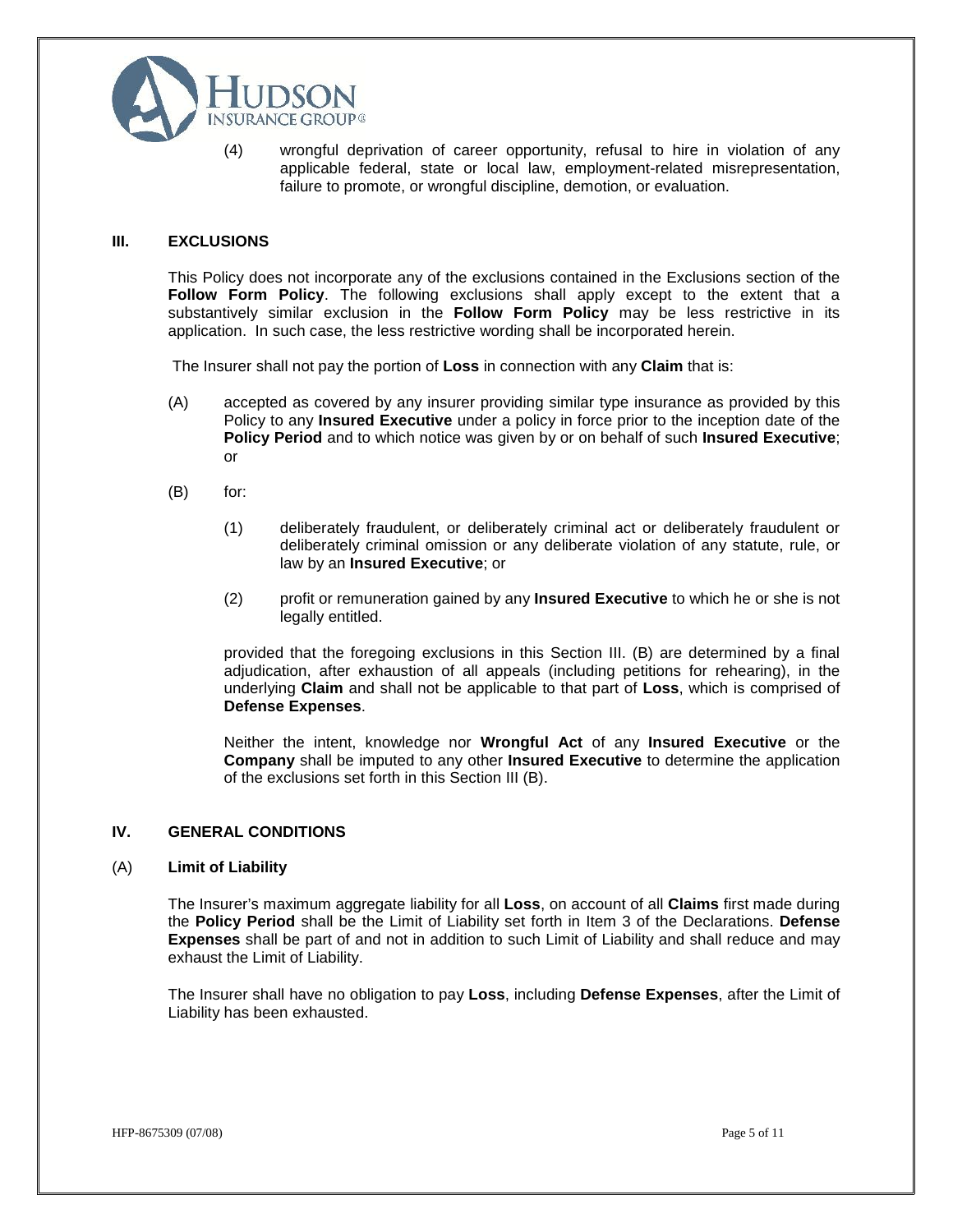

#### **Other Insurance, Indemnification and Advancement**

(1) This Policy shall only apply specifically excess of and in no event shall be contributory with:

(a) any indemnification and advancement which an **Insured Executive** received from the **Company**, an **Outside Entity** or any other source; and

(b) any valid and collectible policy of insurance providing coverage to an **Insured Executive**, regardless of whether such other insurance is stated to be primary, contributory, excess or otherwise.

However, if after a specific written request is made by or on behalf of the **Insured Executives**, such other insurance or source of indemnification or advancement responds in writing that it will not pay any amount that constitutes **Loss** under this Policy or fails to respond within 60 days from the date of such request, the Insurer, pursuant to this Policy, shall respond on behalf of the **Insured Executives** and, if the amount is otherwise covered, pay all reasonable and necessary amounts constituting **Loss** as soon as is practicable, but in no event later than ninety (90) days after the Insurer has received written and itemized documentation of such **Loss** by means of invoices or otherwise, and be subrogated to the rights of such **Insured Executives** pursuant to Section IV. (F) and otherwise subject to Section IV. (E) (2) of this Policy.

(2) This Policy shall not be subject to the terms or conditions of any indemnification or advancement agreements, policies, contracts, by-laws or charter provisions.

#### (C) **Transactions and Change in Control During the Policy Period**

- (1) If, during the **Policy Period**, the **Company** consummates any of the following transactions:
	- (a) makes an asset acquisition;
	- (b) acquires any entity, including one that is a **Subsidiary**; or
	- (c) assumes the liability of another entity,

then, insurance under this Policy shall only apply to a **Claim** for a**Wrongful Act** made against an **Insured Executive**, provided that such **Wrongful Act** is committed or alleged to have been committed after the time such **Insured Executive** first became an **Insured Executive** of the **Company**.

- (2) If, during the **Policy Period**, any entity ceases to be a **Subsidiary**, the **Insured Executives** of such **Subsidiary** shall only be covered under this Policy with respect to a **Claim** for a **Wrongful Act** that occurred or allegedly occurred prior to the time such entity ceased to be a **Subsidiary**.
- (3) If, during the **Policy Period**, there is a "change in control" of the entity listed in Item 1 of the Declarations, the coverage provided under this Policy shall continue to apply but only with respect to a **Claim** for a**Wrongful Act** occurring prior to the time of the "change in control". The entire premium for the Policy will be deemed to be fully earned immediately upon the consummation of the "change in control" transaction.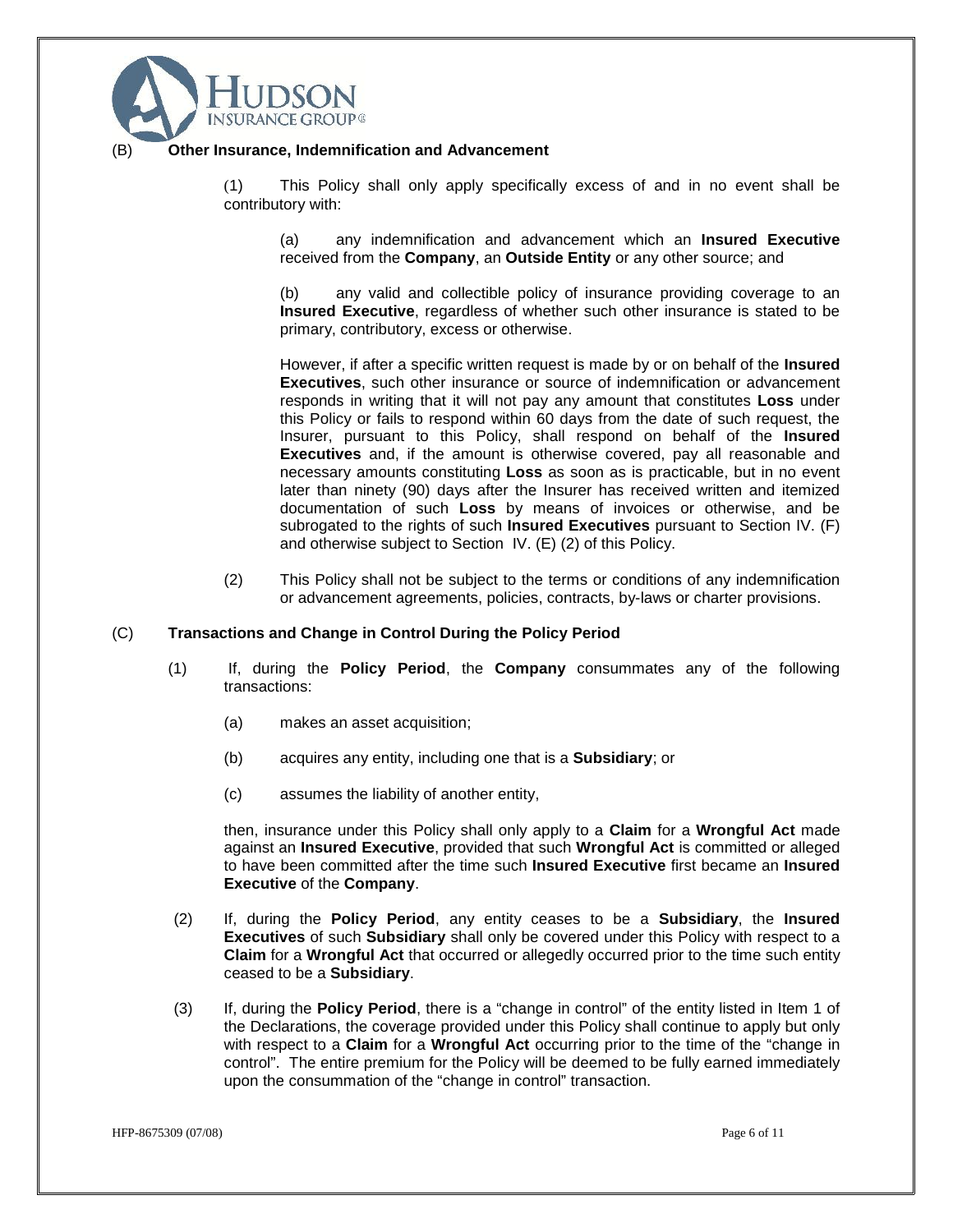

"Change in control" means:

- (a) the merger or acquisition of the entity listed in Item 1 of the Declarations, or of all or substantially all of its assets, by any other entity such that another entity becomes the surviving entity; or
- (b) the acquisition by any person, entity, or affiliated group or persons or entities of the right to vote for, select, or appoint more than fifty percent (50%) of the directors of the entity listed in Item 1 of the Declarations.

#### (D) **Awareness Provision**

If, during the **Policy Period** or Discovery Period, if purchased, any **Insured Executive** first becomes aware of a **Wrongful Act** or circumstances that take place during or prior to the **Policy Period** and that could reasonably give rise to a **Claim** for a**Wrongful Act** and if, during the **Policy Period** or Discovery Period, if purchased, the **Insured Executives**, or the **Company** on their behalf, provides the Insurer with written notice of the specific circumstances and actual, alleged or potential **Wrongful Act**, the consequences which have resulted or may result therefrom (including but not limited to actual or potential damages), the identities or descriptions of potential claimants, and the manner in which the **Insured Executives** first became aware of such circumstances or **Wrongful Act**, then, any **Claim** subsequently made arising from such **Wrongful Act** or circumstances will be treated as if it had been first made during the **Policy Period**.

#### (E) **No Duty to Defend by Insurer and Settlement and Payment Obligations**

- (1) It shall be the duty of the **Insured Executives** and not the duty of the Insurer to defend **Claims**. No **Insured Person** may incur any **Defense Expenses** or admit liability for, make any settlement offer with respect to, or settle any **Claim** without the Insurer's consent, such consent not to be unreasonably withheld.
- (2) the Insurer will pay on a current basis all reasonable, necessary and undisputed **Defense Expenses** before the disposition of the **Claim** for which this Policy provides coverage. In the event of such advancement, the **Insured Executives** agree that they shall repay the Insurer, severally according to their interests, any **Loss**, including **Defense Expenses** paid to or on behalf of the **Insured Executives** pursuant to a written reservation of the Insurer's rights, if it is finally determined in any judicial or alternative dispute resolution proceeding that the **Loss** incurred is not covered under this Policy.

#### (F) **Assistance and Cooperation of Insured Executives and Company and Subrogation Rights of Insurer**

- (1) The **Insured Executives** and the **Company** agree to provide the Insurer with all information, assistance and cooperation that the Insurer may reasonably request, and agree that they will do nothing which in any way increases the Insurer's exposure under this Policy or in any way prejudices the Insurer's potential or actual rights of recovery against any party, including the **Company** or any **Outside Entity**, after a **Claim** is first made against the **Insured Executives**.
- (2) In the event of any payment under this Policy, the Insurer shall be subrogated to all of the potential or actual rights of recovery of the **Insured Executives**. The **Insured Executives** shall execute all papers required and will do everything necessary to secure such rights including but not limited to the execution of such documents as are necessary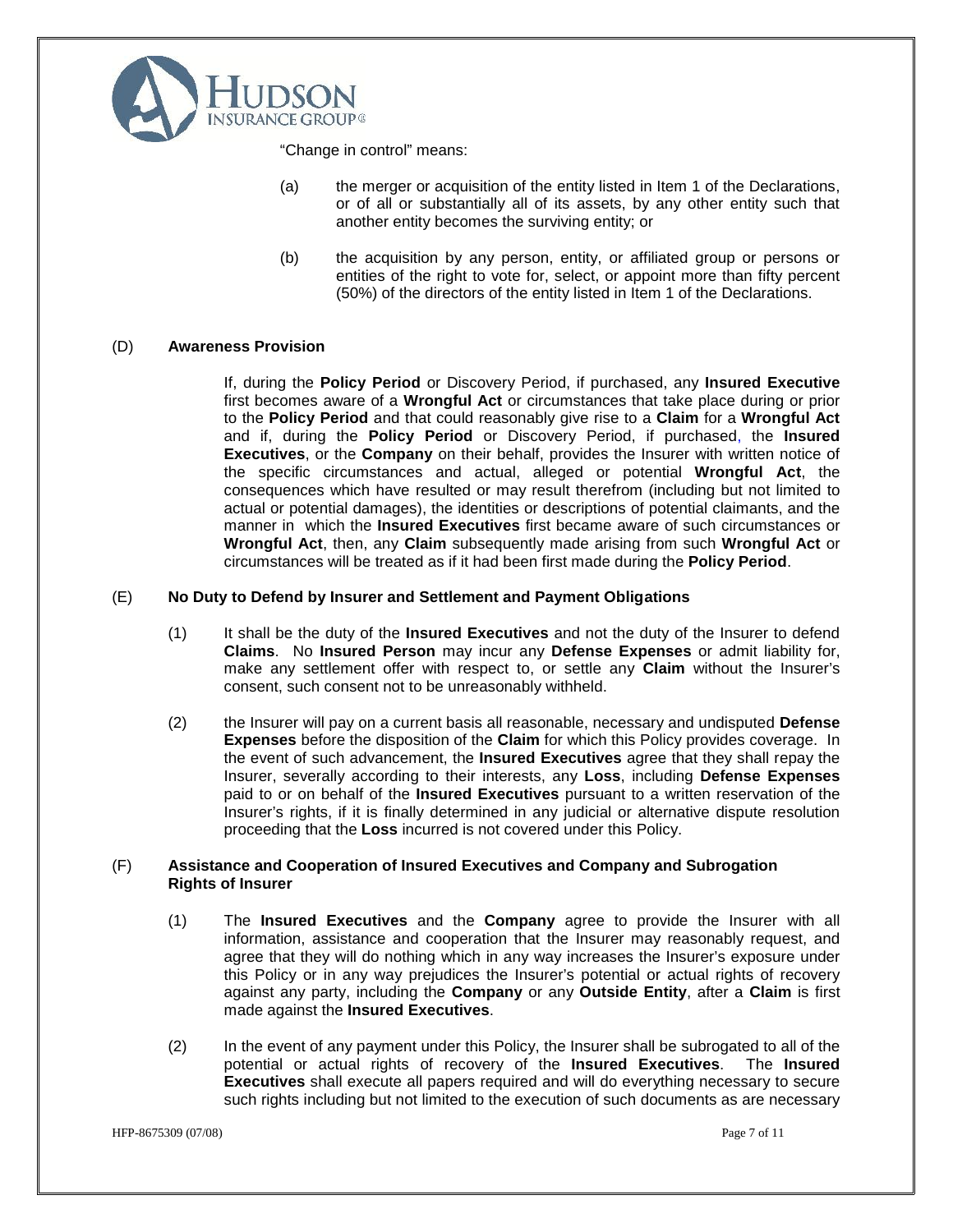

to enable the Insurer to effectively bring suit in their name, and will provide all other assistance and cooperation which the Insurer may reasonably require. The Insurer does not waive, compromise or release any of its rights to recover **Loss** paid under this Policy from the issuers of any other insurance under which coverage may be owed, or from any person or entity from which an **Insured Executive** is entitled to indemnification or advancement, including the **Company** and any **Outside Entity**.

- (3) Unless prohibited by applicable law or as a result of financial insolvency, the **Company** shall satisfy all of its indemnification and advancement obligations to the **Insured Executives** upon their written request to do so.
- (4) Neither the **Company** nor any **Insured Executive** shall cancel or modify the **Underlying Insurance** in any manner to the detriment of the Insurer. However, any such cancellation or modification that does not result in detriment to the Insurer, shall not otherwise affect the **Insured Executives'** rights under this Policy.

#### (G) **Claims Arising From Interrelated Wrongful Acts**

All **Claims** arising from **Interrelated Wrongful Acts** shall be deemed to constitute a single **Claim** and shall be deemed to have been made at the time at which the earliest such **Claim** is made or deemed to have been made, regardless of whether such time is during the **Policy Period** or prior thereto.

#### (H) **Cancellation or Non-Renewal of Policy**

- (1) The Chief Executive Officer or Chief Financial Officer of the entity listed in Item 1 of the Declarations or any duly authorized party acting on their behalf (the "Notice Agent") shall have the exclusive right to cancel this Policy on behalf of any or all **Insured Executives**. Any insurance broker or agent for this Policy shall be presumed to be duly authorized as a Notice Agent. Such cancellation may be effected by mailing to the Insurer written notice stating when such cancellation shall be effective, provided the date of cancellation is not later than the Expiration Date set forth in Item 2 of the Declarations. In such event, the Insurer shall retain the customary short rate portion of the earned premium. Return or tender of the unearned premium is not a condition of cancellation.
- (2) The Insurer may cancel this Policy only for nonpayment of premium. In the event that some portion of the premium has been paid, the Insurer will provide not less than twenty (20) days written notice stating the reason for cancellation and the effective date that this Policy is canceled. In the event that no portion of the premium has been paid, the Insurer shall have the right to cancel this Policy effective at its inception date without any advance notice. Notice of cancellation will be sent to any Notice Agent at the sole discretion of the Insurer.
- (3) The Insurer is under no obligation to renew this Policy upon its expiration. Upon the Insurer's election to non-renew this Policy, the Insurer will deliver or mail to any Notice Agent, at its sole discretion, written notice stating such at least sixty (60) days before the Expiration Date set forth in Item 2 of the Declarations.

#### (I) **Discovery Period**

(1) If either the **Insured Executives** or the Insurer does not renew this Policy, the **Insured Executives** shall have the right, upon payment of the additional premium set forth in Item 4 of the Declarations, to an extension of the coverage provided by this Policy with respect only to any **Claim** first made during the Discovery Period set forth in Item 4 of the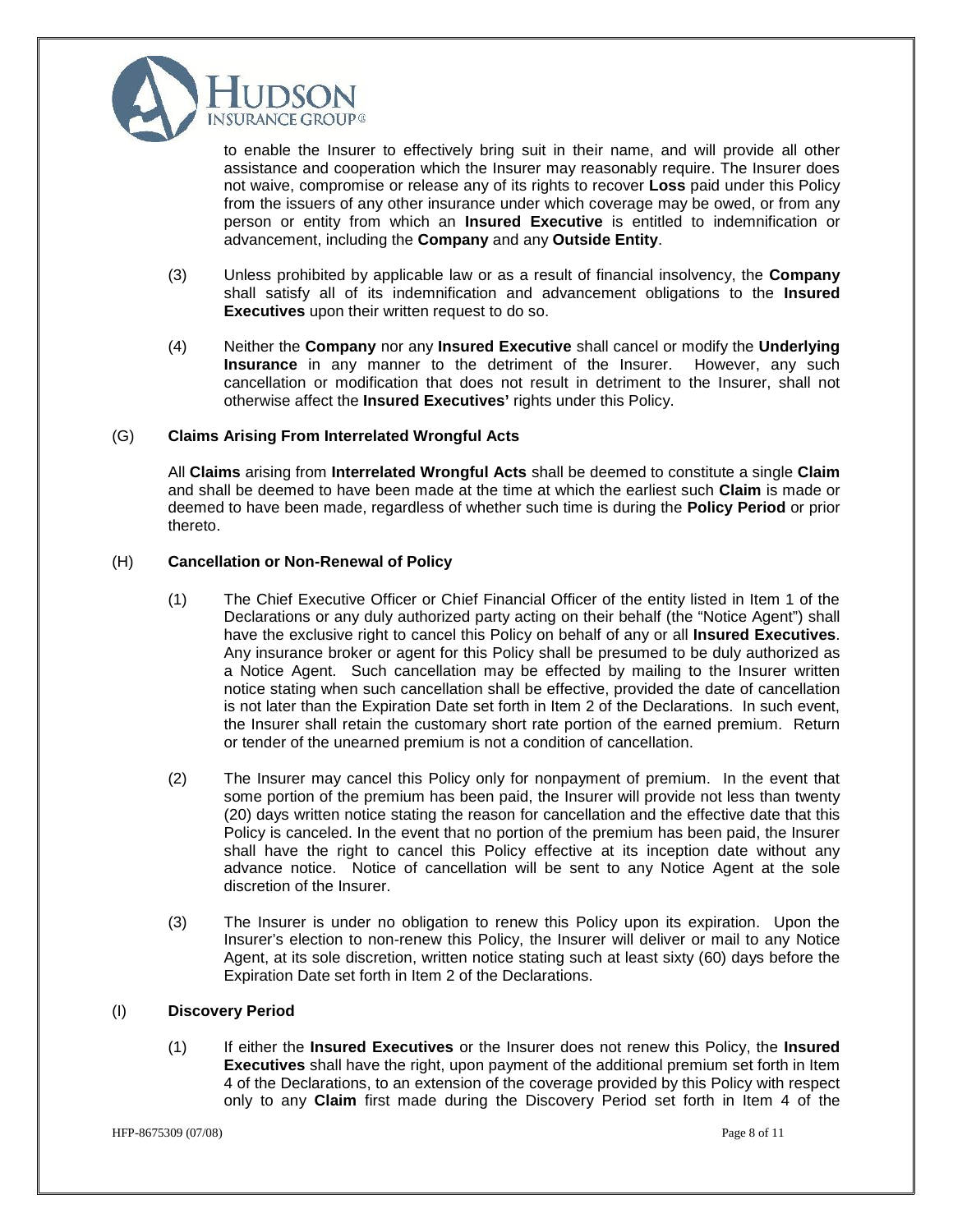

Declarations, but only with respect to a **Wrongful Act** occurring prior to the Policy Expiration Date.

- (2) As a condition precedent to the right to purchase the Discovery Period, the total premium for this Policy must have been paid in full. The right of the **Insured Executives** to purchase the Discovery Period will be immediately terminated if the Insurer does not receive written notice from the **Insured Executives** or their Notice Agent advising they wish to purchase the Discovery Period together with full payment of the premium for the Discovery Period on a non-refundable basis within thirty (30) days after the Policy Expiration Date.
- (3) The purchase of the Discovery Period will not in any way increase the Limit of Liability set forth in Item 3 of the Declarations, and the Limit of Liability with respect to **Claims** made during the Discovery Period shall be part of and not in addition to the Limit of Liability for all **Claims** made during the **Policy Period**.

#### (J) **Representations of Insured Executives, Non-Rescindability and Full Severability**

This Policy shall not be rescindable as to any **Insured Executive** under any circumstances.

The application(s) for coverage shall be construed as a separate application(s) for each **Insured Executive**. Each **Insured Executive** represents that, to the best of his or her knowledge, the statements and particulars contained in the application(s) are true, accurate and complete, and each **Insured Executive** agrees that this Policy is issued in reliance on the truth of that representation and that such particulars and statements, which are deemed to be incorporated into and constitute a part of this Policy, are the basis of this Policy. No knowledge or information possessed by any **Insured Executive** will be imputed to any other **Insured Executive** for the purposes of determining the availability of coverage with respect to **Claims** made against such other **Insured Executive**.

#### (K) **No Action Against the Insurer and No Assignment**

- (1) Except for an action undertaken by or on behalf of an **Insured Executive**, no action may be taken against the Insurer unless, as a condition precedent thereto:
	- (a) there has been full compliance with all of the terms and conditions of this Policy; and
	- (b) the amount of any liability of the **Insured Executive** has been finally determined either by judgment against such **Insured Executive** after actual trial, or by written agreement of the **Insured Executive**, the claimant and the Insurer.
- (2) Nothing contained herein shall give any person or entity the right to join the Insurer as a party to any **Claim** against the **Insured Executives** to determine their liability, nor may the **Insured Executives** implead or join the Insurer in any such **Claim**.
- (3) Assignment of the interest of any **Insured Executive** under this Policy shall not bind the Insurer unless its consent is endorsed hereon.

#### (L) **Authorization and Notices**

The entity set forth in Item 1 of the Declarations or any Notice Agent will act on behalf of the **Company** and the **Insured Executives** with respect to the giving and receiving of all notices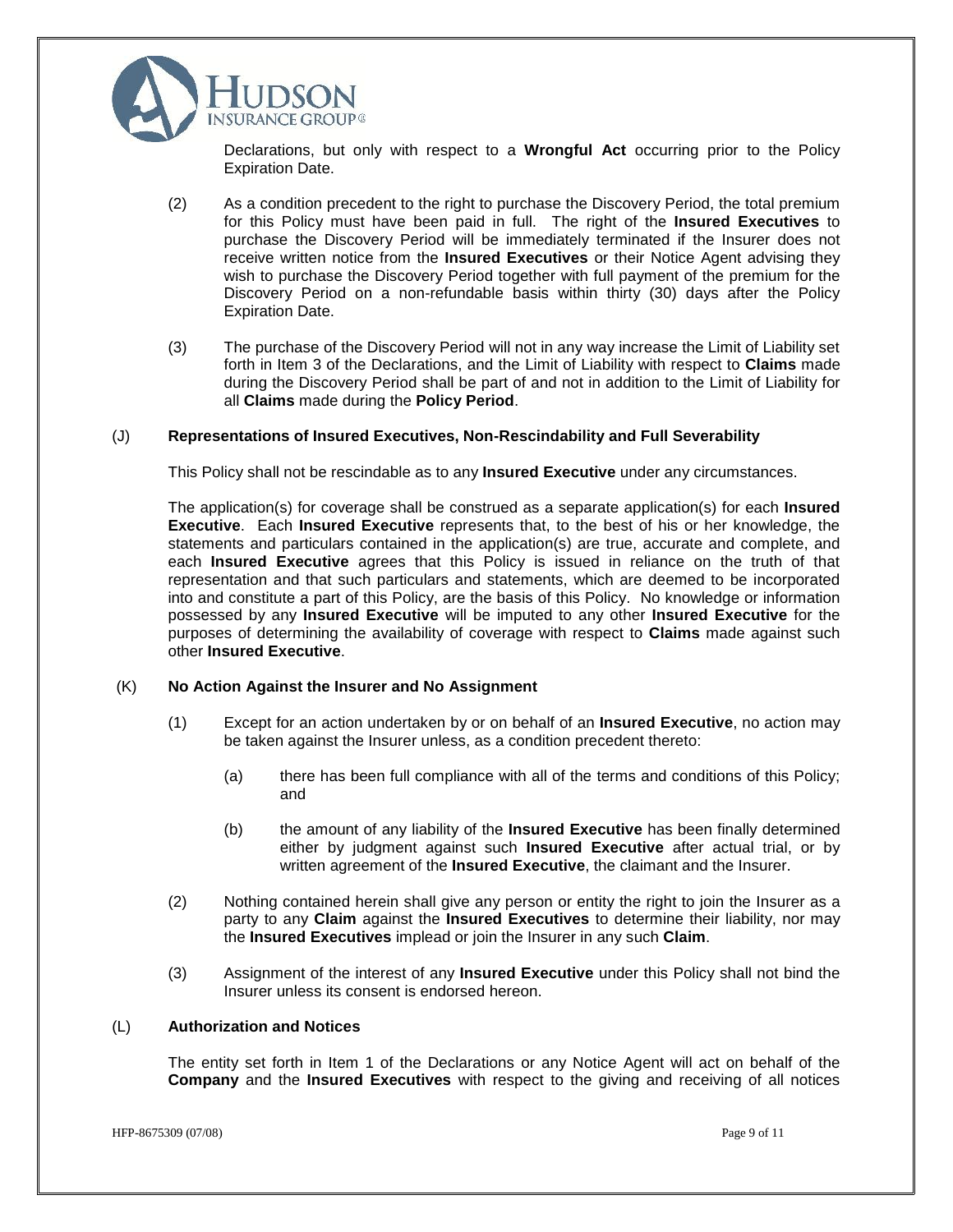

involving the Insurer and this Policy, as well as payment and any other action with regard to premiums.

#### (M) **Entire Agreement**

The **Insured Persons** agree that the Declarations, the Policy, including any endorsements and attachments, and the application(s) shall constitute the entire agreement between the Insurer or any of its agents and the **Insured Persons** in relation to the insurance.

Notice to any agent or knowledge possessed by any agent or other person acting on behalf of the Insurer will not cause a waiver or change in any part of this Policy or prevent the Insurer from asserting any right under the terms, conditions and limitations of this Policy. The terms, conditions and limitations of this Policy may only be waived or changed by written endorsement to the Policy signed by the Insurer.

#### (N) **Territory and Currency**

Insurance provided under this Policy shall apply to **Claims** that are made anywhere in the world.

The premiums, limits, **Loss** and other amounts set forth in this Policy are expressed and payable in the currency of the United States of America. If judgment is rendered, settlement is denominated or another element of **Loss** under this Policy is stated in a currency other than United States of America dollars, payment under this Policy shall be made in such dollars at the rate of exchange published in *The Wall Street Journal* on the date the judgment becomes final or payment of the settlement or other element of **Loss** is due.

#### (O) **Insolvency of the Company and Waiver of Automatic Stay in Bankruptcy**

In the event that an insolvency or bankruptcy proceeding is commenced by or against the **Company**, the **Company** waives and releases any automatic stay or injunction which may apply to its benefit and advantage in such proceeding in connection with this Policy or its proceeds, and agrees not to oppose or object to any efforts by the Insurer or any **Insured Executive** to obtain relief from any such stay or injunction that may be applied against their interests.

However, the rights of an **Insured Executive** under this Policy shall not be affected by the bankruptcy or insolvency of the **Company**, any **Insured Executive** or any insurer within the **Underlying Insurance**.

#### (P) **Headings and Titles**

Any headings or titles used with respect to any section or sub-section in this Policy are solely for descriptive convenience and shall not be construed as substantive provisions for purposes of determining coverage.